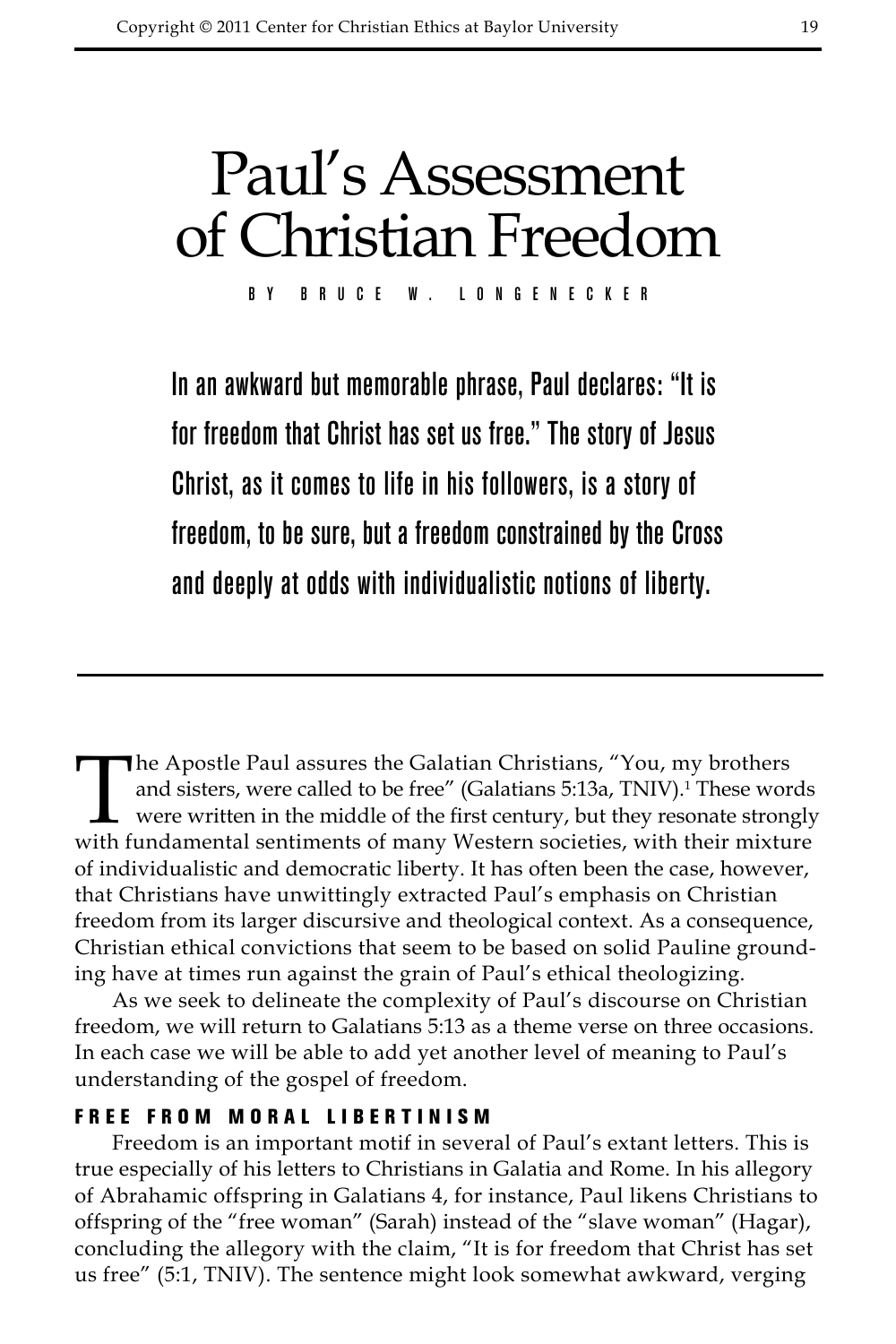on tautology or redundancy. But Paul has constructed it in this way for a particular purpose, as we will see toward the end of this essay.

For now it is enough to note that Paul uses the notion of freedom as a kind of short-hand for the conviction that gentile Christians need not "enslave" themselves to observing the Torah. When some proposed to the Galatians that gentile Christians should be circumcised, Paul understood this to be a

Evidently Paul had gained a reputation for "libertinism," in which one could live without any kind of moral restraint, and all to the glory of God. He says about people who misunderstand his gospel in this way that "their condemnation is just."

way of undermining "the freedom we have in Christ Jesus" and a way of "mak[ing] us slaves" (Galatians 2:4, TNIV). So too, Paul's claim that "It is for freedom that Christ has set us free" is followed by the exhortation to "stand firm" against those who inspire gentile Christians to be circumcised, lest the Galatians "be burdened… by a yoke of slavery" (5:1). For Paul, then, Christian "freedom" could be used as a shorthand slogan for

"salvation has nothing to do with observing the stipulations of the Torah."

In this daring and dramatic conviction lie many of the rich resources that came to prominence in the Reformation period, when Paul's theology was rightly used to counter the deficient view that salvation could be manipulated by people's actions, not least through penitential purchasing of the "rights" to salvation through "indulgences" sold (in essence) by the pre-Reformation church. Quite appropriately, the reformers applied Paul's gospel of "salvation by grace through faith" to their own day, standing firm against those who demanded that Christians should (for all intents and purposes) purchase their salvation, being burdened by a yoke of slavery placed upon them by the leadership of the pre-Reformation church.

So it is that Paul's gospel of "freedom" is embedded with rich and important theological resources that have contributed to vital changes in the history of Christianity—in relation both to Galatian Christians and to Christians of the Reformation period.

But it is also important to note that Paul's discourse of freedom is extremely vulnerable to misinterpretation. This became all too clear to Paul himself when dealing with Christians in Corinth. Some of them began to imagine that, if Christians are not required to observe the Torah, it follows that they really have no ethical constraints upon their behavior. Based on Paul's gospel of "freedom," they came to the view that "I have the right to do anything."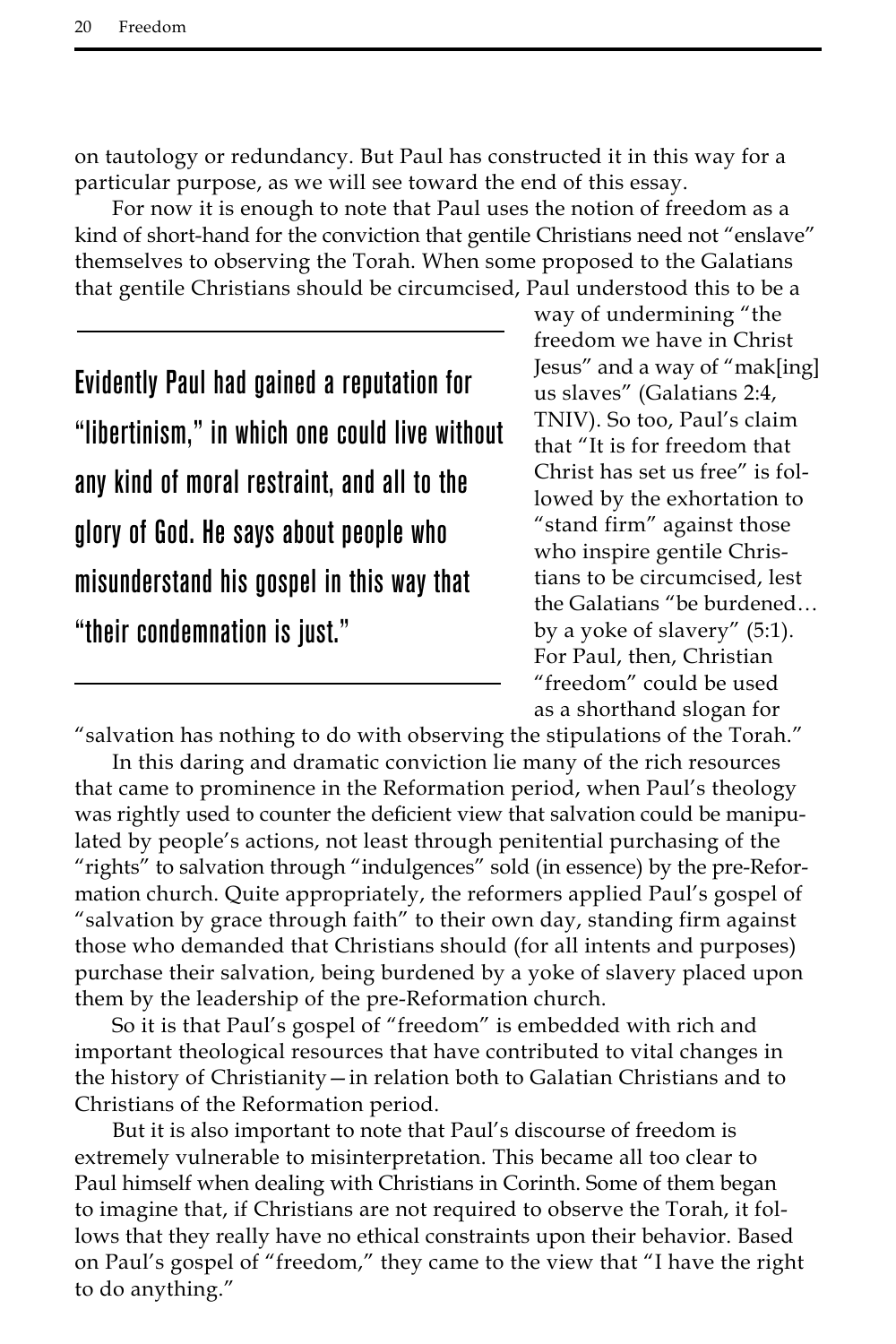Paul reiterates this view of theirs on two occasions in 1 Corinthians 6:12 and 10:23, where he makes it clear that Christian freedom requires careful handling, lest it should result in a kind of ethical servitude. This will be developed below; for now it is enough to note that this Corinthian view of "having the right to do anything" may have plagued Paul's ministry beyond the confines of his relationship with the Corinthians. Writing to the Christians in Rome, Paul articulates this Corinthian slogan more pointedly, and in a fashion suggesting that others were suspicious that his gospel of freedom was ethically deficient. So, he writes: "Why not say—as we are being slanderously reported as saying and as some claim that we say—'Let us do evil that good may result'?" (Romans 3:8, TNIV). On two occasions in Romans 6 Paul rearticulates the same view: "Shall we go on sinning so that grace may increase?" and "Shall we sin because we are not under the law but under grace?" (6:1, 15, TNIV).

Evidently Paul had gained a reputation for promoting what might be called an ethical "libertinism," in which one could live without any kind of moral restraint, and all to the glory of God. After all, if grace is freely given "apart from law" (Romans 3:21), then perhaps those who have faith in Jesus can live in any fashion they choose, without worrying about being condemned as sinners. This might even be thought to enhance God's reputation as a gracious God who does not hold sin against those who have put their faith in Jesus. Paul says about people who misunderstand his gospel in this way that "their condemnation is just" (Romans 3:8, TNIV).

Returning to the theme verse of Galatians 5:13, we can now recognize how Paul builds his case there. Whereas the first sentence of the verse calls Christians to "be free," in the second sentence Paul gives this critical stipulation: "But do not use your freedom to indulge the sinful nature." The translation "sinful nature" is the TNIV's interpretation of the word "flesh," by which Paul usually means something like "the human reinforced proclivity towards sinful living." Here we get a glimpse of what Paul does more fully in his letters to qualify what Christian freedom involves, putting a fence around how it should and should not be understood.

## Free f rom S e l f -interestedness

Accounting fully for Paul's theology of "freedom from" requires an examination of the middle chapters of Romans. We have already noted instances when Paul articulates the view that others have attributed to him—that is, it might actually be a good thing for Christians to be free to commit sins, since that would only enhance divine grace (Romans 6:1, 15). On each occasion, Paul immediately rejects this view with a most vociferous ejection, "that must not be the case!" This stance might seem obvious, but for Paul it was more than just a matter of ethical common sense. It involved cognizance of an apocalyptic scenario that the Romans were in danger of losing sight of (like many Christians after them). That apocalyptic scenario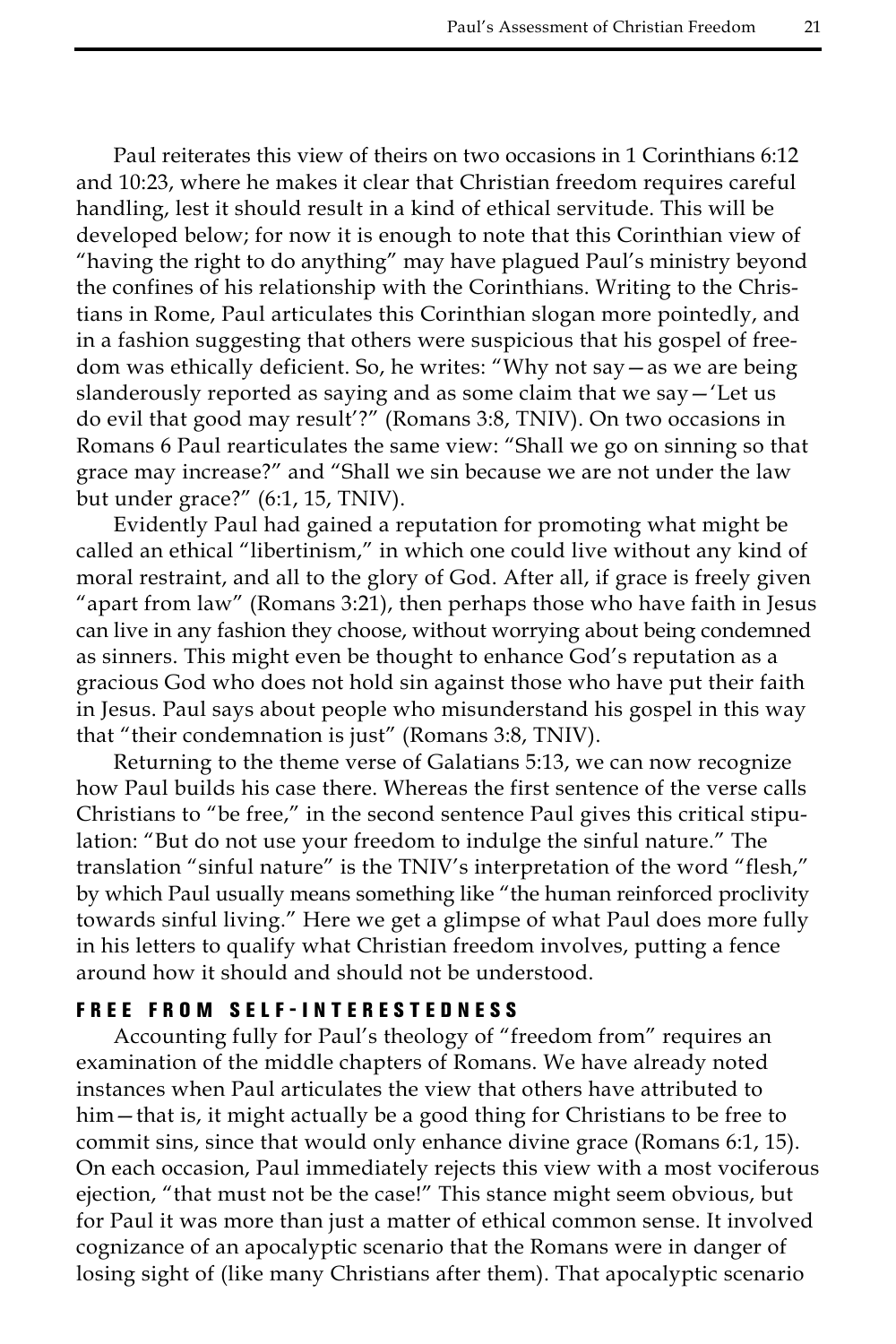needs to be clearly in mind when considering Paul's emphasis on freedom, as outlined in the following paragraphs.

Front and center in this regard stand the "powers" that give shape to human existence. In Romans 5:12-21, Paul outlines two separate spheres of influence in which different "cosmic powers" are operative. Highlighting Paul's notion of sin makes the point well. Paul did not simply imagine Adam's act of sin to be the first in a never-ending line of sins replicated by his offspring; instead, and much more dramatically, Adam's sin provided the occasion for suprahuman powers to gain a devastating foothold within God's good creation. Paul introduced one of these powers already in Romans 3:9, the power of Sin, and in Romans 5:12-21 he associates that power with another, the power of Death. At times in Romans 5:12-21 Paul seems to have human sinfulness and human death in view, while at others he seems to have the cosmic powers in view—not least when speaking of them as "reigning" or being the overlords of the sphere of influence in which sin and death are human inevitabilities (5:14, 17, 21). In Paul's view, the cosmic dimension and the personal dimension are intertwined parts of the same fundamental problem. The death and resurrection of Jesus introduces a situation of "freedom" not only in relation to the human inevitabilities of sin and death but also in relation to the cosmic powers of Sin and Death.

In Romans 6, Paul spells out the mechanisms whereby this "freedom from the suprahuman powers" is brought about. Central to his thinking is baptism. Christians have been baptized into Christ Jesus and have been united with him in death, and in this way, the power of Sin is hoodwinked, since it gets no inevitable traction in the lives of Jesus-followers. Death is the key here. When people die, the power of Sin no longer has a foothold in their lives; since Jesus-followers have died with Christ, the power of Sin has thereby been duped. But these "died with Christ" people are not trophies for the power of Death. Instead, they have come alive in a new "sphere of lordship," a sphere in which their lives are instruments of God's grace and righteousness.

For Paul, the power of Sin is no longer the controlling overlord of those who follow Jesus, and those who follow Jesus are no longer "slaves" to the power of Sin. So he writes: "do not let [the power of] Sin reign [or be the lord] in your mortal bodies…for [the power of] Sin shall no longer be your master [or overlord]" (6:12, 14, TNIV). Having been "slaves to sin" (6:20), Christians are now "set free from the power of Sin" (6:7, 18, 20, 22).

This does not mean, of course, that they are therefore free to commit sins. Paul recognizes that it is still possible for Christians to "offer" their bodies to the power of Sin, allowing that suprahuman power to influence their lives. But he sees this as a perversion of Christian freedom. Christians are, instead, exhorted to offer themselves to the power of God.

Paul's conviction of "freedom from the Torah" plays a part within this larger context of Paul's "apocalyptic" thought about the suprahuman powers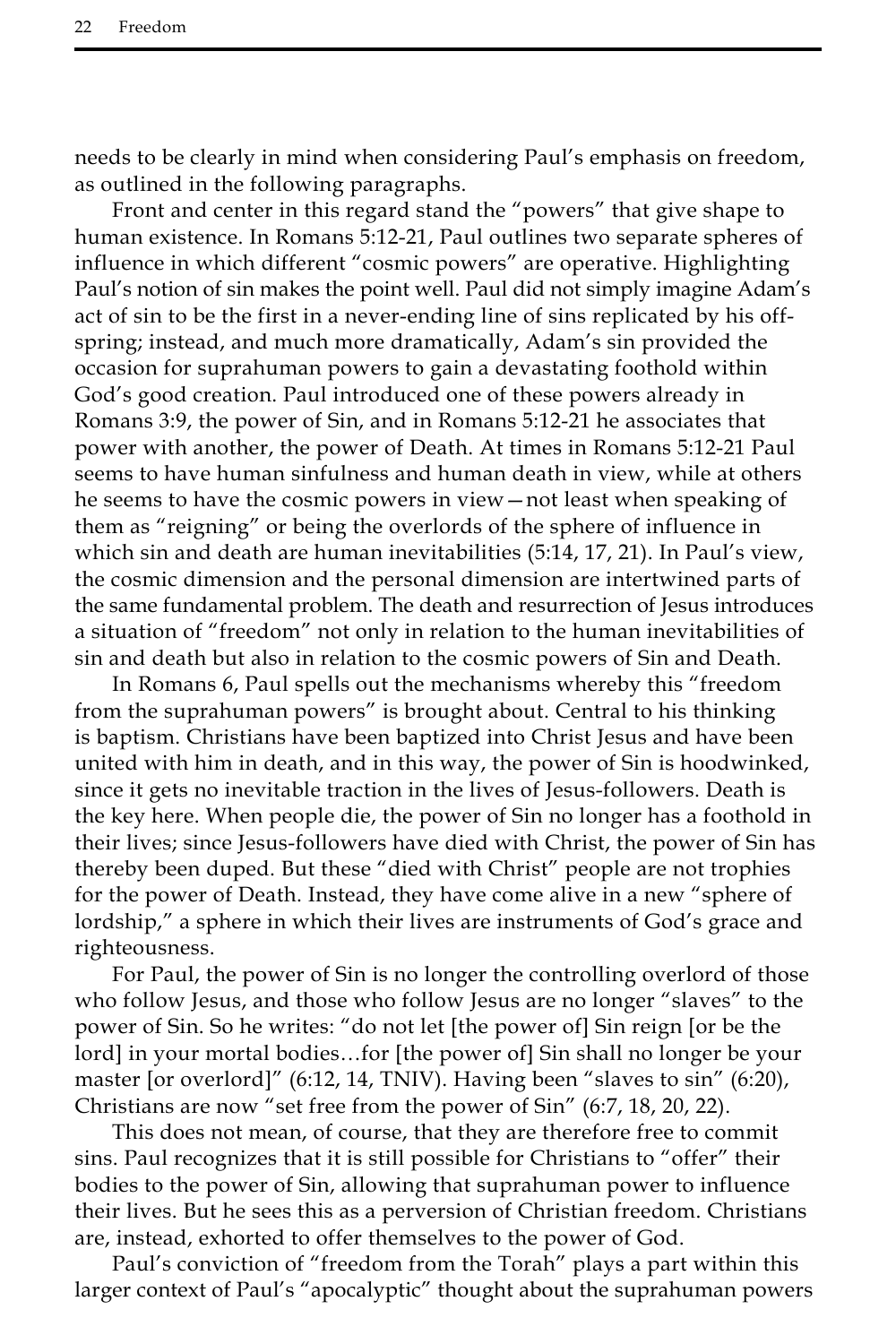that oppress God's world. In Romans 7:1-6, Paul observes that dead persons (like those who have died with Christ) are not bound to laws that bind others, and he draws from this the view that there is no salvific necessity to observing the Mosaic law. In fact, Romans 7:7-25 outlines how the power of Sin hijacks the God-given law so that the law itself serves the purposes of Sin. That allows Paul to designate the Mosaic law as "the law of sin and death" (Romans 8:2, TNIV), perhaps connoting the Mosaic law engulfed within the program of the powers of Sin and Death. It is this law in its inadvertent association with powers of Sin and Death that Paul says Christians have been "set free" from.

There is nothing "Corinthian" about Paul's position, however. Having been set free in one sense, Christians have become "enslaved" in another sense, becoming "slaves to righteousness" (Romans 6:18; cf. 6:20, 22 TNIV). And this notion of Christian enslavement introduces the second dimension of what it is that Christians have been freed from. What the power of Sin induced in the person who speaks in Romans 7 is covetousness. Whereas the law commands "You shall not covet," the power of Sin seized "the opportunity afforded by the commandment" and "produced in me every kind of coveting" (Romans 7:7-8, TNIV). If we can uncover what "every kind of coveting" looks like to Paul, we can unmask what it is that the power of Sin promotes within enslaved humanity.

To discover what "every kind of coveting" looks like for Paul, we only need to expose its opposite within Paul's thinking. Later in Romans Paul

encourages Christians to be debtors to each other in love, adding "for whoever loves others has fulfilled the law" and noting that "love is the fulfillment of the law" (Romans 13:8, 10, TNIV). This resonates with what Paul said earlier in Romans 8:4, when speaking of the "righteous requirement of the law" having been "fulfilled in us" by means of the Spirit. Although Christians do not observe the law, there is a sense in which the law

It is the law in its inadvertent association with powers of Sin and Death that Christians have been "set free" from. However, having been set free in one sense, they have become "enslaved" in another sense, becoming "slaves to righteousness."

itself is fulfilled in Christians through the Spirit, who brings alive loving patterns of life within Jesus' followers. For the one who is "sold as a slave to the power of Sin" (Romans 7:14), the law inevitably becomes associated with the powers of Sin and Death (Romans 8:2). Conversely, for the one who is "enslaved to righteousness" (Romans 6:18), the law finds its true fulfillment, not by doing its commandments but by living through the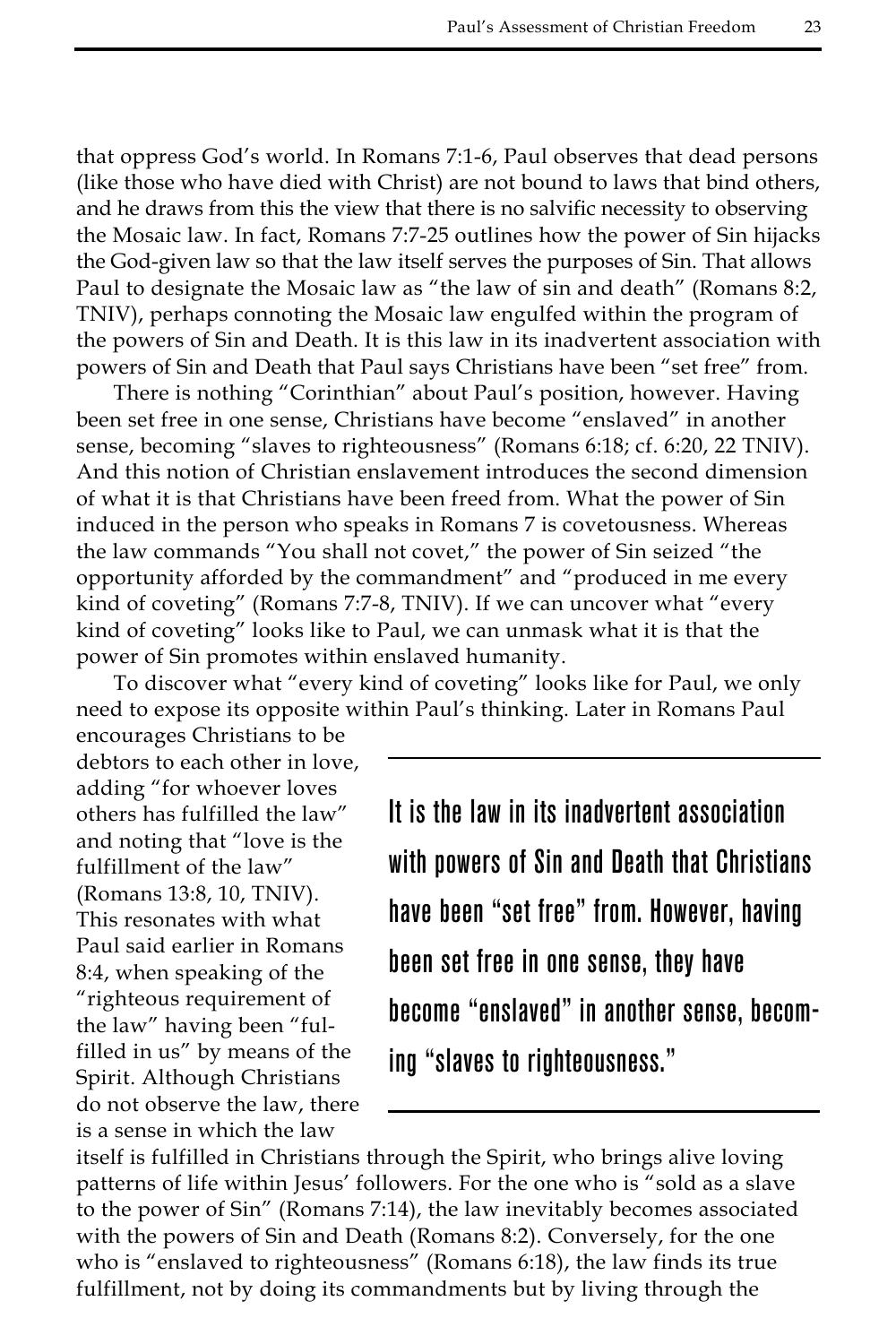Spirit, who inspires patterns of love, whereby the law is (inadvertently) fulfilled. It is in this matrix that we find the converse of "every kind of coveting."

We are now in a position to return to our theme verse for a second time. Whereas the first sentence of Galatians 5:13 calls Christians to "be free," and whereas the second sentence warns against allowing freedom to promote sinfulness, the same verse concludes with the exhortation to "serve one

Christian freedom is not individualistically configured. This is what Paul presents in his analogy of the Church as "the body of Christ," with each part of the community playing its part (whether large or small) to enhance the community.

another humbly in love." Freedom, for Paul, is freedom to serve, through love. And once again, Paul immediately brings the Torah into this matrix of thought, giving an assurance similar to that of Romans 13:8-10: "For the entire law is fulfilled in keeping this one command: 'Love your neighbor as yourself'" (Galatians 5:14, TNIV).

Paul says more about what love looks like throughout Galatians, but note here how he contrasts it with what

might be thought of as a relational amplification of the phrase "every kind of coveting" in Romans 7:8: "If you keep on biting and devouring each other, watch out or you will be destroyed by each other" (Galatians 5:15, TNIV). If we unwrapped what this impetus of biting and devouring looks like throughout Galatians, we would find it to be little more than self-interestedness, a self-interestedness that results only in chaotic relationships (i.e., "you will be destroyed by each other"). In essence, and in the arena of practical ethics, Paul's gospel of freedom translates into the moral character of self-giving, in contrast to the character of self-interestedness. For Paul, then, the bottom line is that the gospel frees Christians from the chaos that results from enslavement to self-interestedness.

## E nslaved to one another

Moral chaos is precisely what Paul found among some of the practices of Corinthian Christians. Over and over, they interpreted their freedom in Christ along individualistic lines, without regard to the health of the Christian community. The issue of spiritual gifts is a case in point, especially for those Corinthian Christians who exhibited the gift of tongues. Finding the Spirit to have gifted them with notable spiritual powers, those whose gift was tongues found that their gift could so easily be used to enhance their own status within the community, promoting them over against others whose gifts were of a different kind. Despite their impressive spiritual speech, such people are (says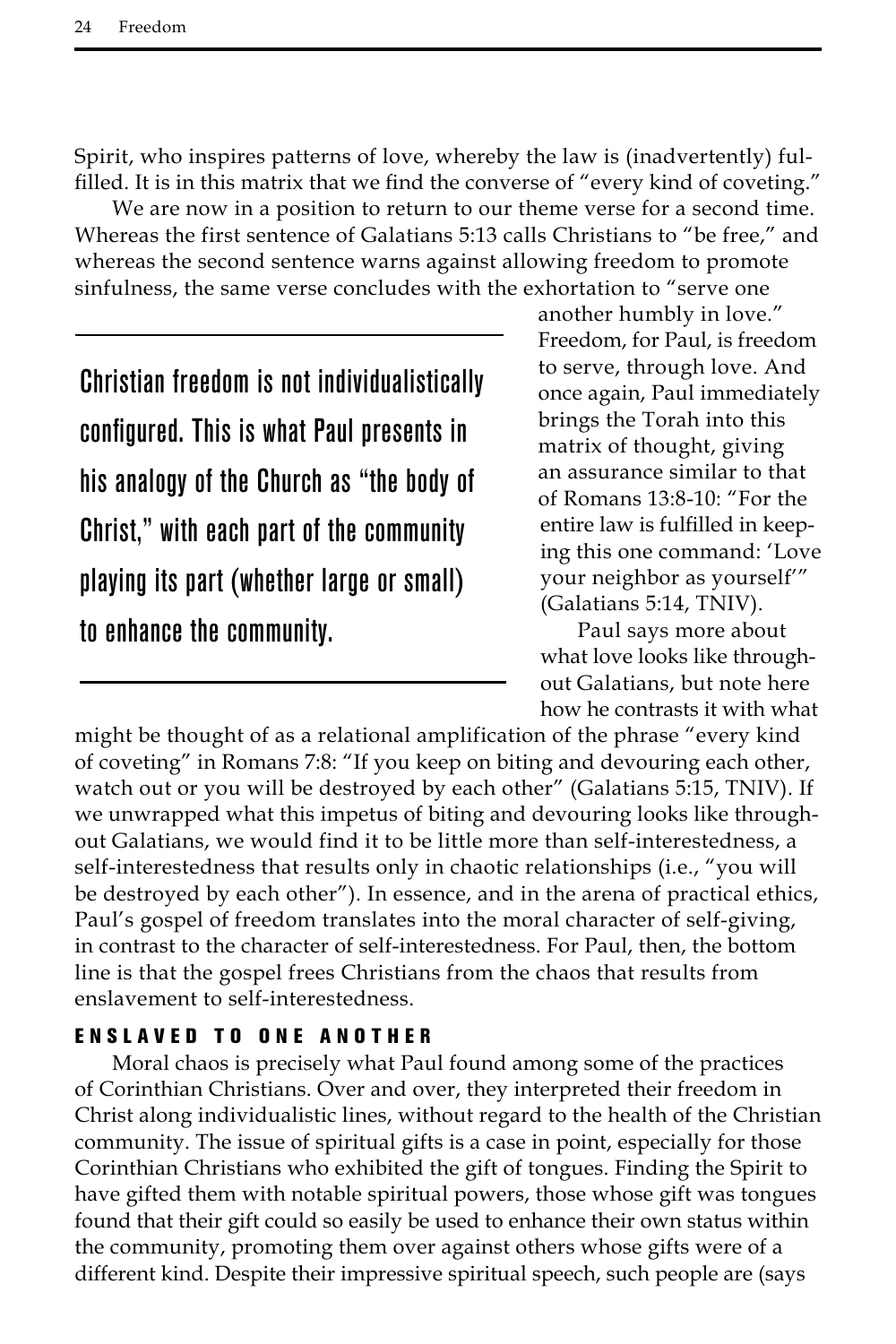Paul) merely like "a resounding gong or a clanging cymbal" (1 Corinthians 13:1, TNIV). In contrast to this, Paul imagines the Christian community to be a well-oiled machine, in which all the parts work together in perfect coordination. This is what Paul presents in his analogy of the Christian community as "the body of Christ," with each part of the community playing its part (whether large or small) to enhance the community.

The fact that, for Paul, Christian freedom is not individualistically configured is evident elsewhere in 1 Corinthians, not least in relation to the eating of meat that may previously have been used in a sacrifice on an altar to a pagan god. In that context, while Paul affirms the liberty of Christians to eat freely, he spends more time and effort crafting out what freedom looks like when it is wielded responsibly within Christian community. Properly understood, Christian liberty is constrained by Christian conscientiousness toward others (e.g., 1 Corinthians 8:1-13).

When the Corinthians align themselves with Paul's gospel, he finds them to be his letter of commendation—"a letter of Christ, prepared by us, written not with ink but with the Spirit of the living God, not on tablets of stone but on tablets of human hearts" (2 Corinthians 3:3). Paul uses the Greek word for "Spirit" seven times within 2 Corinthians 3, and concludes the chapter with an emphasis on the transformation of Jesus-followers through the Spirit of freedom:

Now the Lord is the Spirit, and where the Spirit of the Lord is, there is freedom. And all of us, with unveiled faces, seeing the glory of the Lord as though reflected in a mirror, are being transformed into the same image from one degree of glory to another; for this comes from the Lord, the Spirit.

#### *2 Corinthians 3:17-18*

What is this "same image" that the Spirit of freedom transpires "from one degree of glory to another" within Christians? It is likely that the image is Christological in its content and outline. That is to say, Christians are being transformed into the "image" of Jesus, so that they, as if reflecting Jesus among each other, are progressively reflecting his own way of life within their communities.

What, then, is this "way of life" that Jesus embodied? For Paul, the characteristic that most defines Jesus' own "way of life" is the way of self-giving. This motif is in virtually every one of Paul's letters, not least in the "kenotic hymn" of Philippians 2:6-11, with its emphasis on Jesus having "emptied himself" and "humbled himself" (2:7-8). To track the motif throughout the Pauline letters would be an exercise in itself, and falls beyond the scope of this essay. But it lies at the heart of Paul's gospel of freedom, with cruciformity (a cross-shaped life of self-giving) lashing Paul's soteriological and ethical discourse together in an inseparable union.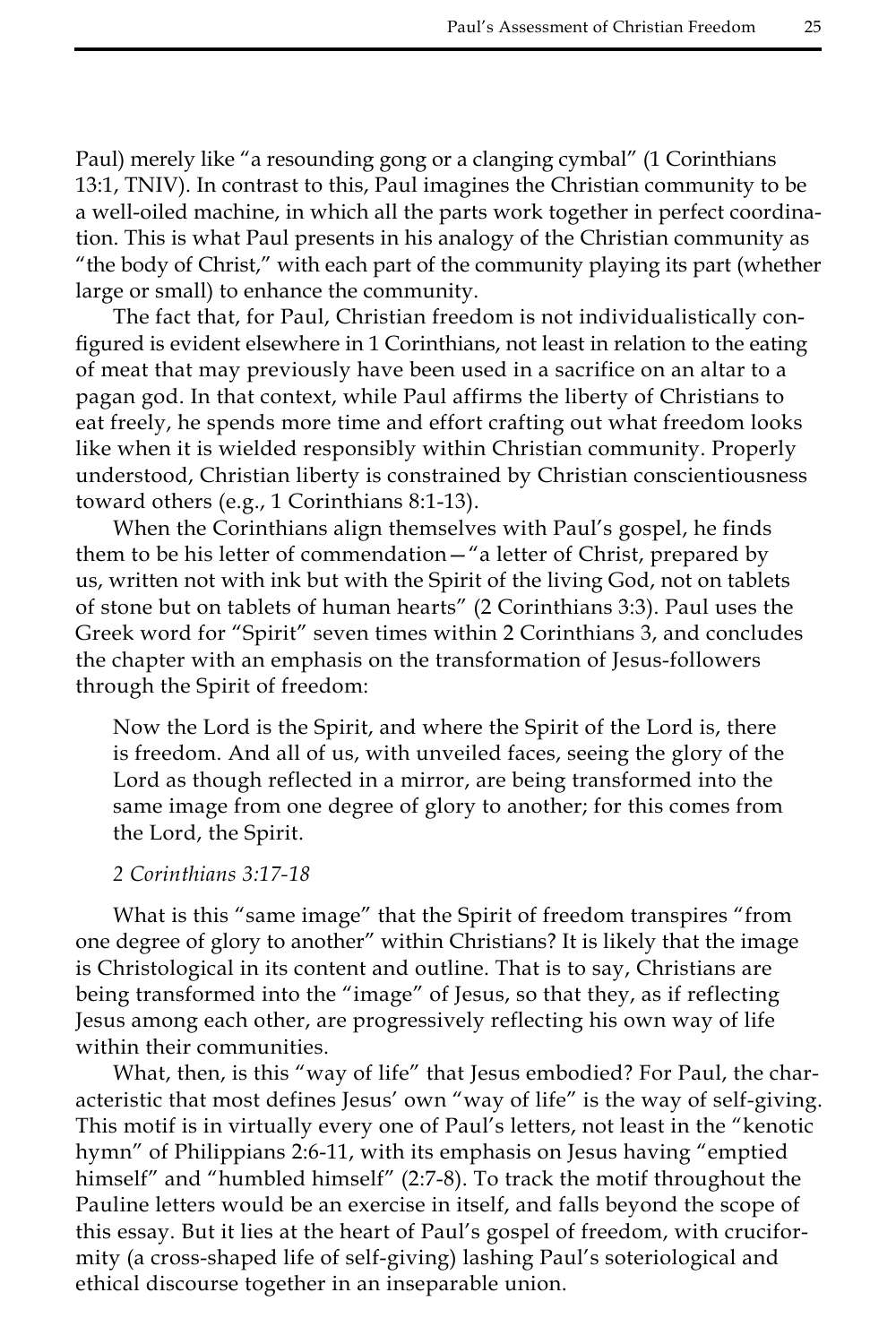This union of salvation and ethics is likely to explain the otherwise intolerable claim (as noted above) that "It is for freedom that Christ has set us free" (Galatians 5:1). The phrase "Christ has set us free" pertains to the salvation of Jesus' followers, while "for freedom" pertains to the ethical lifestyle of Jesus' followers. In essence, Christians have been set free from the enslavement of chaos-inducing self-interestedness in order to allow the selfgiving Christ to become incarnate within their own self-giving way of life.

Running along similar lines are Paul's notable claims in Galatians 2:20, a passage that has been called the "touchstone that every proposition in theology, every course of action prescribed in ethics, every Christian institution must be brought."<sup>2</sup>

 I have been crucified with Christ and I no longer live, but Christ lives in me. The life I now live in the body, I live by faith in the Son of God [or better, perhaps: I live by the faithfulness of the Son of God], who loved me and gave himself for me.

#### *Galatians 2:20* (TNIV)

Having been crucified with Christ, Christians become the means for the selfgiving Christ to live through them.

The same theme emerges elsewhere, such as Galatians 4:19, where Paul incorporates the imagery of childbirth: "My dear children, for whom I am again in the pains of childbirth until Christ is formed *in you*" (italics added, TNIV). The formation of Christ in the Galatians is rooted in their having been baptized "into Christ" and having been "clothed with Christ" (Galatians 3:27). Paul imagines that the lives of the Christians are so altered as to suggest that Christ himself has been "draped" around them, as if they themselves were "performing" the self-giving Christ.

All this transpires from Christian participation in the story of Jesus Christ, as his story comes to life within his followers. It is a story of freedom, to be sure, but a freedom constrained by its Christological basis and its corporate and relational contours.

It is also a freedom that is eschatologically "apocalyptic" in its configuration, with the self-giving one having come "to rescue us from [the bondage of] the present evil age" (Galatians 1:4, TNIV) as his loving self-giving becomes embodied within his followers. The freedom that God empowers "in Christ" through the Spirit involves the shattering of the cosmically-ingrained power (bifurcated in terms of "Sin and Death")—a power that embeds itself within the insatiable drive of self-interestedness, destroying healthy human relationality in the process and leaving moral chaos in its wake. God, in Christ and through the Spirit, is smashing all permutations of the suprahuman force that animates human self-interestedness and fosters moral chaos. In this way Jesus' followers are being restored to "right relationship" with him and, as a consequence, with all other components